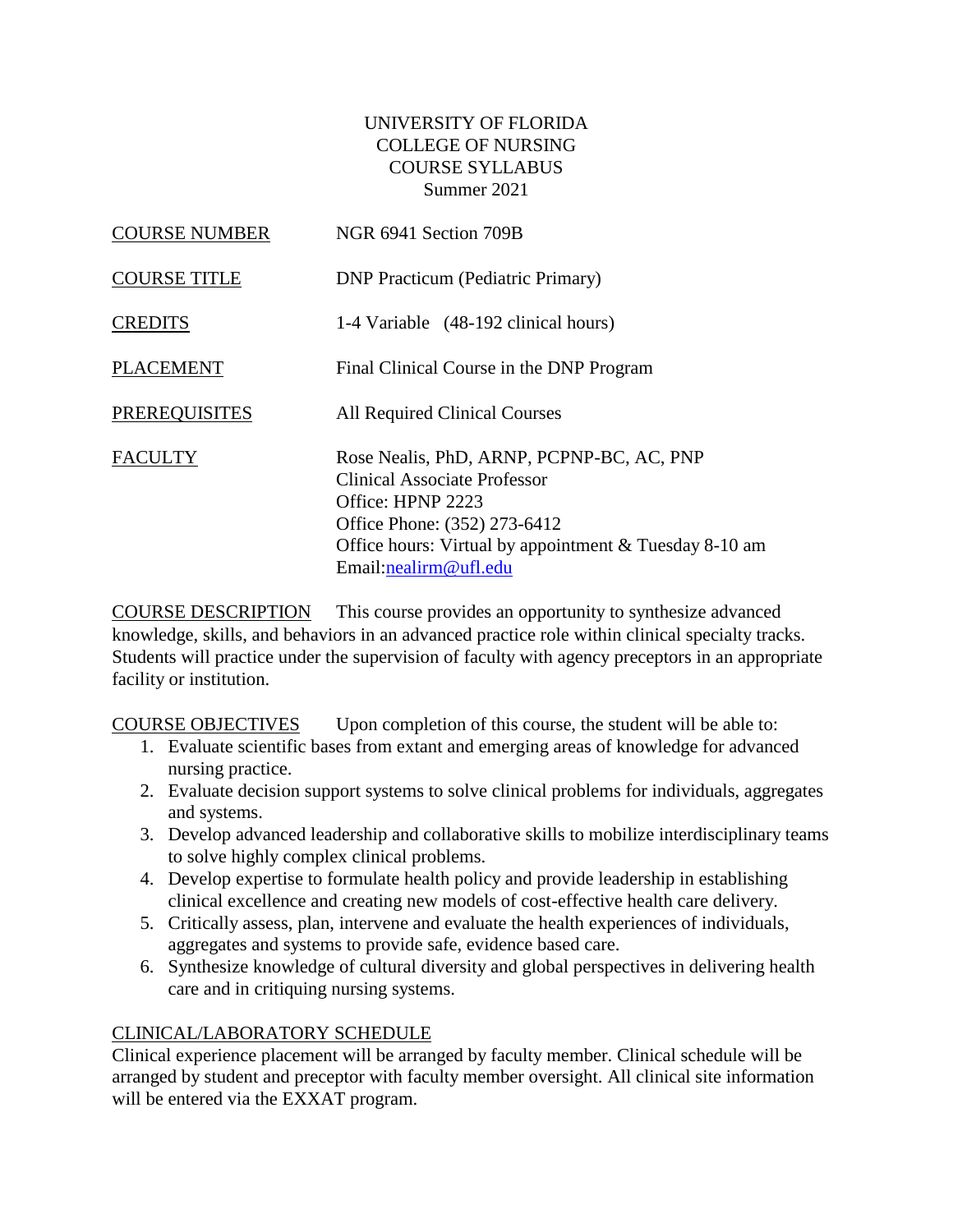If you have face-to-face instructional sessions on campus; in response to COVID-19, the following policies and requirements are in place to maintain your learning environment and to enhance the safety of our in-classroom interactions.

- You are required to wear approved face coverings at all times during class and within buildings. Following and enforcing these policies and requirements are all of our responsibility. Failure to do so will lead to a report to the Office of Student Conduct and Conflict Resolution.
- If you are experiencing COVID-19 symptoms (Click here for guidance from the CDC on [symptoms of coronavirus\)](https://www.cdc.gov/coronavirus/2019-ncov/symptoms-testing/symptoms.html), please use the UF Health screening system and follow the instructions on whether you are able to attend class. [Click here for UF Health guidance on](https://coronavirus.ufhealth.org/screen-test-protect/covid-19-exposure-and-symptoms-who-do-i-call-if/)  [what to do if you have been exposed to or are experiencing Covid-19 symptoms.](https://coronavirus.ufhealth.org/screen-test-protect/covid-19-exposure-and-symptoms-who-do-i-call-if/)
- Course materials will be provided to you with an excused absence, and you will be given a reasonable amount of time to make up work. [Find more information in the university](https://catalog.ufl.edu/UGRD/academic-regulations/attendance-policies/)  [attendance policies](https://catalog.ufl.edu/UGRD/academic-regulations/attendance-policies/)
- You are expected to adhere to all policies of the clinical agency to maintain safety such as wearing approved personal protective equipment. It is your responsibility to act in accordance with the UF Health Student COVID-19 Pledge.

E-Learning in Canvas is the course management system that you will use for this course. E-Learning in Canvas is accessed by using your Gatorlink account name and password at [http://elearning.ufl.edu/.](http://elearning.ufl.edu/) There are several tutorials and student help links on the E-Learning login site. If you have technical questions call the UF Computer Help Desk at 352-392-HELP or send email to [helpdesk@ufl.edu.](mailto:helpdesk@ufl.edu)

It is important that you regularly check your Gatorlink account email for College and University wide information and the course E-Learning site for announcements and notifications. Course websites are generally made available on the Friday before the first day of classes.

### TEACHING METHOD

Clinical experiences and seminar activities

### LEARNING ACTIVITIES

Direct patient care and clinical documentation. There is a required OSCE with a standardized patient. The dates are to be determined.

### CLINICAL EVALUATION

#### Minimum Required Clinical Practice Hours: **192 hours**

| <b>Evaluation Method</b>  | <b>Course Grade</b> |
|---------------------------|---------------------|
| <b>Midterm Evaluation</b> | S/U                 |
| Focused SOAP#1            | S/U                 |
| Focused SOAP#2            | S/U                 |
| <b>OSCE</b>               | S/U                 |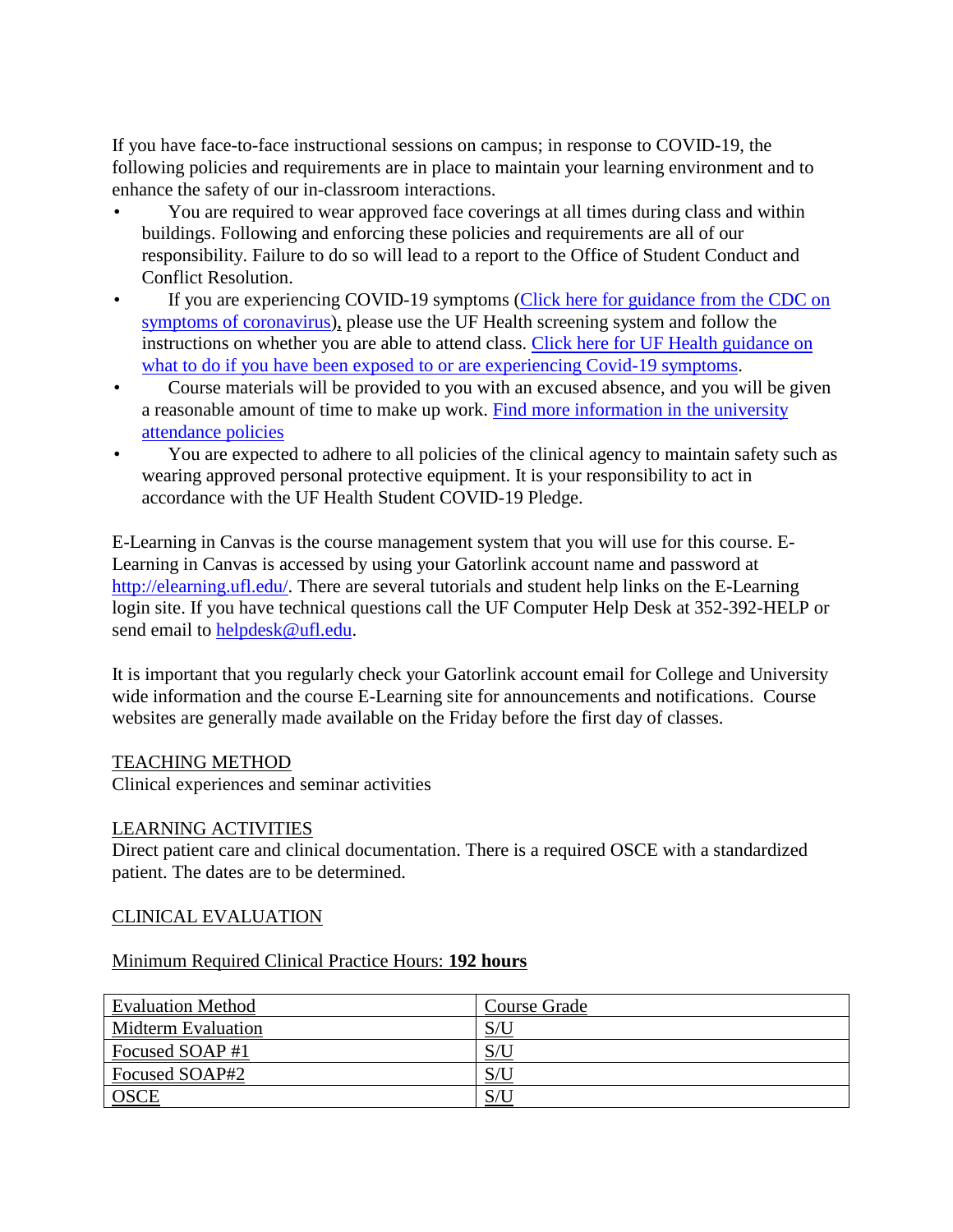| Final      | $/T$ 1 |
|------------|--------|
| Evaluation | D/U    |

Clinical experience will be evaluated through faculty observation, verbal communication with the student, written work, and agency staff reports using a College of Nursing Clinical Evaluation Form. Faculty reserve the right to alter clinical experiences, including removal from client care areas, of any student to maintain patient safety and to provide instructional experiences to support student learning.

Evaluation will be based on achievement of course and program objectives using a College of Nursing Clinical Evaluation Form. All areas are to be rated. A rating of Satisfactory represents satisfactory performance and a rating of Unsatisfactory represents unsatisfactory performance. **The student must achieve a rating of Satisfactory in each area by completion of the semester in order to achieve a passing grade for the course**. A rating of less than satisfactory in any of the areas at semester end will constitute an Unsatisfactory course grade.

The faculty member will hold evaluation conferences with the student and clinical preceptor at each site visit. The faculty member will document or summarize each conference on the Clinical Evaluation Form or Incidental Advisement Record. This summary will be signed by the faculty member and student. Mid-rotation evaluation conferences will be made available to each student. **Final evaluation conferences with the faculty member are mandatory** and will be held during the last week of each clinical rotation. A student may request additional conferences at any time by contacting the clinical faculty.

#### Mandatory Documentation of Clinical Hours and Experiences

Students are required to use Exxat software associated with the UF account to schedule all clinical days and to record patient logs. The faculty will also use Exxat or otherwise communicate with the student to schedule the site visit. Students are required to submit a written calendar of planned clinical practice dates and times in Exxat prior to beginning the clinical rotation. Any changes to the calendar (dates and times) must be submitted in writing to the course faculty member before the change is planned to occur. Clinical hours accrued without prior knowledge of the faculty member will not be counted toward the total number of clinical hours required for the course. Students must notify preceptor and clinical faculty member of any missed clinical days due to illness.

Students also assess their learning experience using the Clinical Site Assessment Form. The Clinical Site Assessment Form is submitted in Exxat. At the middle of the clinical experience the student completes a self-evaluation. The faculty member completes a student evaluation using the College of Nursing Clinical Evaluation Form.

Exxat clinical log information must be updated weekly. The student has a 7-day window to post each clinical contact. You are required to complete ALL of the data for each case in Exxat.

For technical problems, you may reach out to the Exxat support team at support@exxat.com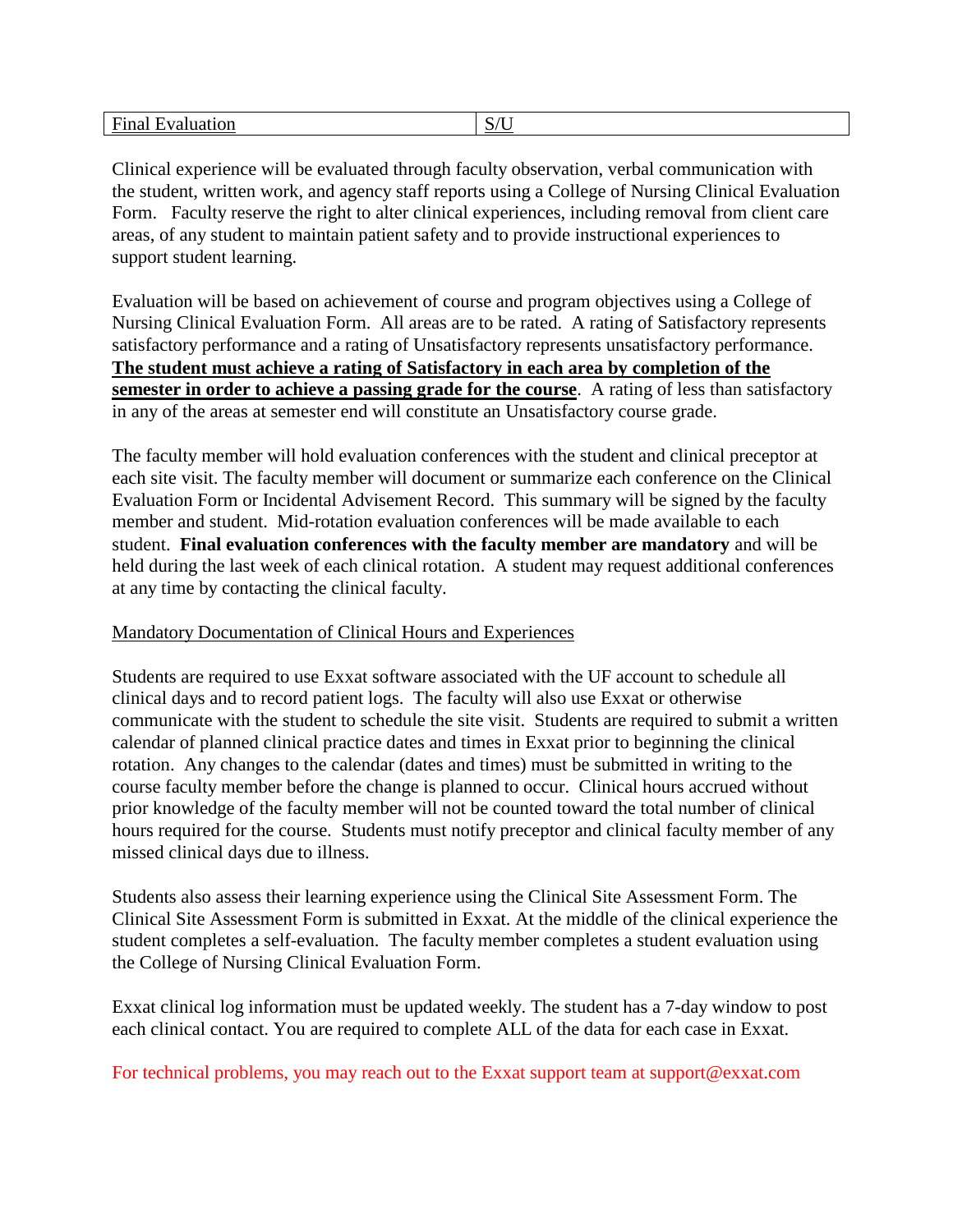MAKE UP POLICY The minimum number of required clinical hour is 192 hours. At the end of the semester all students are required to have completed the minimum number of hour to sit for national certification.

#### GRADING SCALE

- S Satisfactory
- U Unsatisfactory

For more information on grades and grading policies, please refer to University's grading policies: [https://catalog.ufl.edu/graduate/regulations/.](https://catalog.ufl.edu/graduate/regulations/)

### COURSE EVALUATION

Students are expected to provide professional and respectful feedback on the quality of instruction in this course by completing course evaluations online via GatorEvals. Guidance on how to give feedback in a professional and respectful manner is available at [https://gatorevals.aa.ufl.edu/students/.](https://gatorevals.aa.ufl.edu/students/) Students will be notified when the evaluation period opens, and can complete evaluations through the email they receive from GatorEvals, in their Canvas course menu under GatorEvals, or via [https://ufl.bluera.com/ufl/.](https://ufl.bluera.com/ufl/) Summaries of course evaluation results are available to students at [https://gatorevals.aa.ufl.edu/public-results/.](https://gatorevals.aa.ufl.edu/public-results/)

# ACCOMMODATIONS DUE TO DISABILITY

Students with disabilities requesting accommodations should first register with the Disability Resource Center (352-392-8565,<https://disability.ufl.edu/> ) by providing appropriate documentation. Once registered, students will receive an accommodation letter which must be presented to the instructor when requesting accommodation. Students with disabilities should follow this procedure as early as possible in the semester.

### PROFESSIONAL BEHAVIOR

The College of Nursing expects all Nursing students to be professional in their interactions with patients, colleagues, faculty, and staff and to exhibit caring and compassionate attitudes. These and other qualities will be evaluated during patient contacts and in other relevant settings by both faculty and peers. Behavior of a Nursing student reflects on the student's individual's ability to become a competent professional Nurse. Attitudes or behaviors inconsistent with compassionate care; refusal by, or inability of, the student to participate constructively in learning or patient care; derogatory attitudes or inappropriate behaviors directed at patients, peers, faculty or staff; misuse of written or electronic patient records (e.g., accession of patient information without valid reason); substance abuse; failure to disclose pertinent information on a criminal background check; or other unprofessional conduct can be grounds for disciplinary measures including dismissal.

*As students in the health professions at UF Health, you are expected to promote safety and a culture of care and concern for each other and for patients. Across our academic health center's missions of research, teaching and patient care, nursing students must lead by example and take individual responsibility for modeling healthy habits and behaviors to*